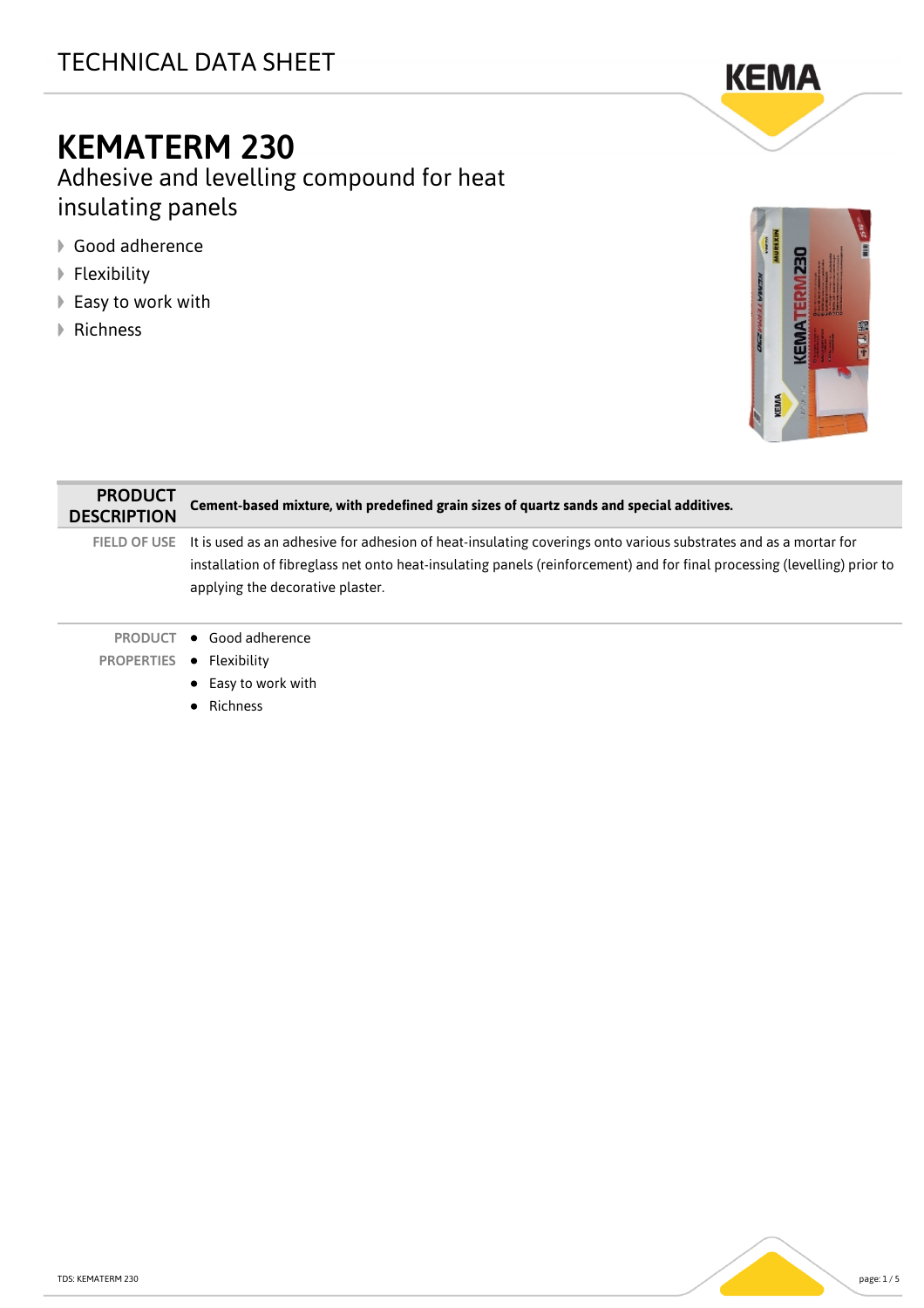

| <b>PRODUCT</b>        |                                              |                                                                                                                                                                                  |
|-----------------------|----------------------------------------------|----------------------------------------------------------------------------------------------------------------------------------------------------------------------------------|
| <b>DATA</b>           |                                              |                                                                                                                                                                                  |
| <b>BASIC</b>          | Appearance                                   | Grey powder                                                                                                                                                                      |
| <b>INFORMATION</b>    |                                              |                                                                                                                                                                                  |
|                       | <b>Packing</b>                               | 25 kg in bag (plastificated) / 1200 kg (48 x 25 kg) on pallet                                                                                                                    |
|                       | <b>Storage and expiration date</b>           | 12 months from the day of manufacture when stored properly in dry place and<br>in the original, sealed and undamaged packaging. Manufacture date is<br>stamped on the packaging. |
| <b>TECHNICAL DATA</b> | <b>Type of product</b>                       | Cementitious polymer modified adhesive mortar                                                                                                                                    |
|                       | <b>Grain size</b>                            | $D_{\text{max}}: 1 \text{ mm}$<br>EN 1015-1:1999                                                                                                                                 |
|                       | <b>Bulk density</b>                          | -v nasutem stanju: 1,26 kg/l                                                                                                                                                     |
|                       |                                              | -v svežem stanju: 1,48 kg/l                                                                                                                                                      |
|                       |                                              | -v strjenem stanju: 1,41 kg/l                                                                                                                                                    |
|                       | <b>Flexural strength</b>                     | EN 1015-11:1999                                                                                                                                                                  |
|                       | -after 7 days                                | 2,6 MPa                                                                                                                                                                          |
|                       | -after 28 days                               | 4,7 Mpa                                                                                                                                                                          |
|                       | <b>Compressive strength</b>                  | EN 1015-11:1999                                                                                                                                                                  |
|                       | -after 7 days                                | 6,9 MPa                                                                                                                                                                          |
|                       | -after 28 days                               | 12,6 MPa                                                                                                                                                                         |
|                       | Bonding strength after cure on air           | 0,14 MPa<br>EOTA ETAG 004                                                                                                                                                        |
|                       | Bonding strength after cure on air and water | 0,16 MPa<br>EOTA ETAG 004                                                                                                                                                        |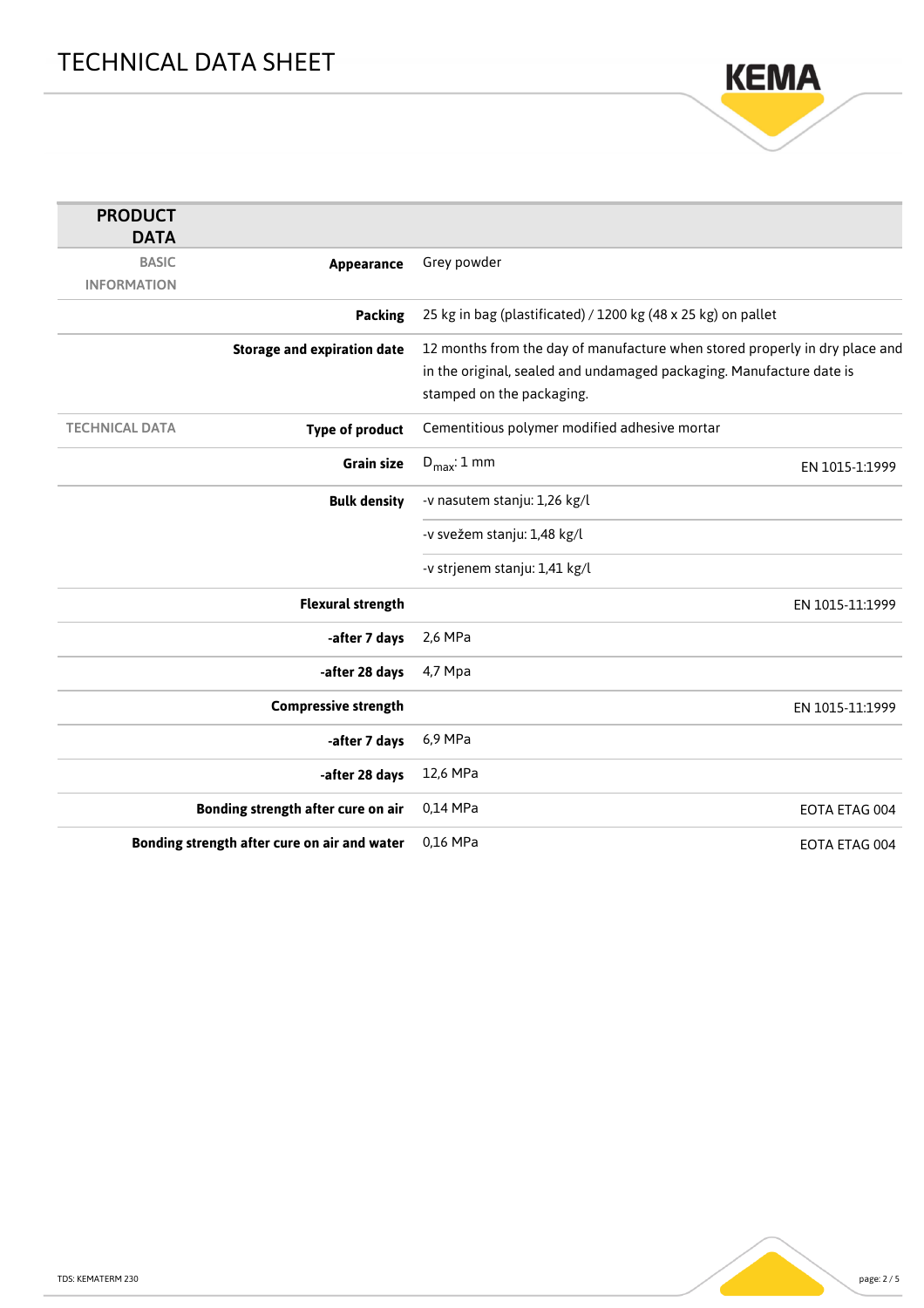

| <b>INSTRUCTIONS</b><br><b>FOR USE</b> |                                                                                                                                                                                                                                                                                                                                                                                                                                                                                                                   |  |
|---------------------------------------|-------------------------------------------------------------------------------------------------------------------------------------------------------------------------------------------------------------------------------------------------------------------------------------------------------------------------------------------------------------------------------------------------------------------------------------------------------------------------------------------------------------------|--|
| <b>CONSUMPTION</b>                    | approximately 4 kg/m <sup>2</sup> for setting thermal-insulation boards                                                                                                                                                                                                                                                                                                                                                                                                                                           |  |
|                                       | approximately 4 kg/m <sup>2</sup> for marking of reinforced plaster (approximately 3 cm thick layer)                                                                                                                                                                                                                                                                                                                                                                                                              |  |
| BASE                                  | Surface has to be sufficient evens, carrying and without cracks. It has to be clean, solid, dry, free of all oil, grease,<br>wax, latex compounds, curing compounds, dust and all foreign matter.                                                                                                                                                                                                                                                                                                                 |  |
| BASE<br><b>PREPARATION</b>            | Irregularities must be levelled with KEMATERM 230. High absorptivity surfaces previously grunding (KEMACRYL<br>diluted with water in ratio 1:1, KEMAGRUND S, KEMAGRUND A). Concrete surfaces cleanse of residues of panelled<br>oil.                                                                                                                                                                                                                                                                              |  |
| <b>MIX RATIO</b>                      | Approx.: 7,0 l of water per 25 kg of dry mixture                                                                                                                                                                                                                                                                                                                                                                                                                                                                  |  |
| <b>MIX TIME</b>                       | In dry mixture add the clean water and mix, so that homogenous mass of medium plastic consistency without clods<br>is obtained. Leave it to rest for 10 minutes to intumesce and then stir again thoroughly just before using it. If<br>necessary, add some water. Water must not be added to the mortar that is already in the bindind phase.                                                                                                                                                                    |  |
| MIX TOOL                              | Mix mortar with electrical mixer with a suitable accessory for mixing in a clean container.                                                                                                                                                                                                                                                                                                                                                                                                                       |  |
| <b>INSTALLATION</b>                   | FIXING POLYSTYRENE BOARDS                                                                                                                                                                                                                                                                                                                                                                                                                                                                                         |  |
|                                       | When adhering to even bases, apply a layer of mortar with a toothed trowel with 7 to 10 mm-sized teeth on the<br>whole surface of the rear side of the board. When adhering to uneven bases, a frame of mortar is made on the edges<br>of the board on its rear side with a trowel and another 3 points are made in the middle of the rear side of the board.<br>After adhesion, the cement must cover at least 40% of the board's surface. Irregularities up to 10 mm can be<br>compensated in the adhesive bed. |  |
|                                       | MAKING A REINFORCED LAYER WITH EMBEDED REINFORCING FABRIC                                                                                                                                                                                                                                                                                                                                                                                                                                                         |  |
|                                       | To make the levelling layer, apply the mortar using a toothed trowel with 7 to 10 mm-sized teeth. Embed the<br>fibreglass levelling mesh in the fresh cement in even bands which overlap each other by at least 10 cm. Smooth out<br>with a toothed trowel the matter which comes out through the mesh. The levelling mesh must lie approximately in<br>the middle of the levelling layer - the thickness of the layer is approx. 3 mm. Protect the layer from drying out too<br>quickly, do not expose to frost. |  |
|                                       | TOOL Trowel.                                                                                                                                                                                                                                                                                                                                                                                                                                                                                                      |  |
|                                       | CLEANING OF Clean tools immediately after use before mortar hardens. Hardened material on tools can only be removed                                                                                                                                                                                                                                                                                                                                                                                               |  |
|                                       | TOOL mechanically.                                                                                                                                                                                                                                                                                                                                                                                                                                                                                                |  |
| <b>USAGE TIME</b>                     | ca. 4 hours                                                                                                                                                                                                                                                                                                                                                                                                                                                                                                       |  |
| <b>COAGULATION</b>                    | Drying time:                                                                                                                                                                                                                                                                                                                                                                                                                                                                                                      |  |
|                                       | · adhesive layer : cca. 2 days<br>• reinforcing fabric: 1 days for every mm of thickness                                                                                                                                                                                                                                                                                                                                                                                                                          |  |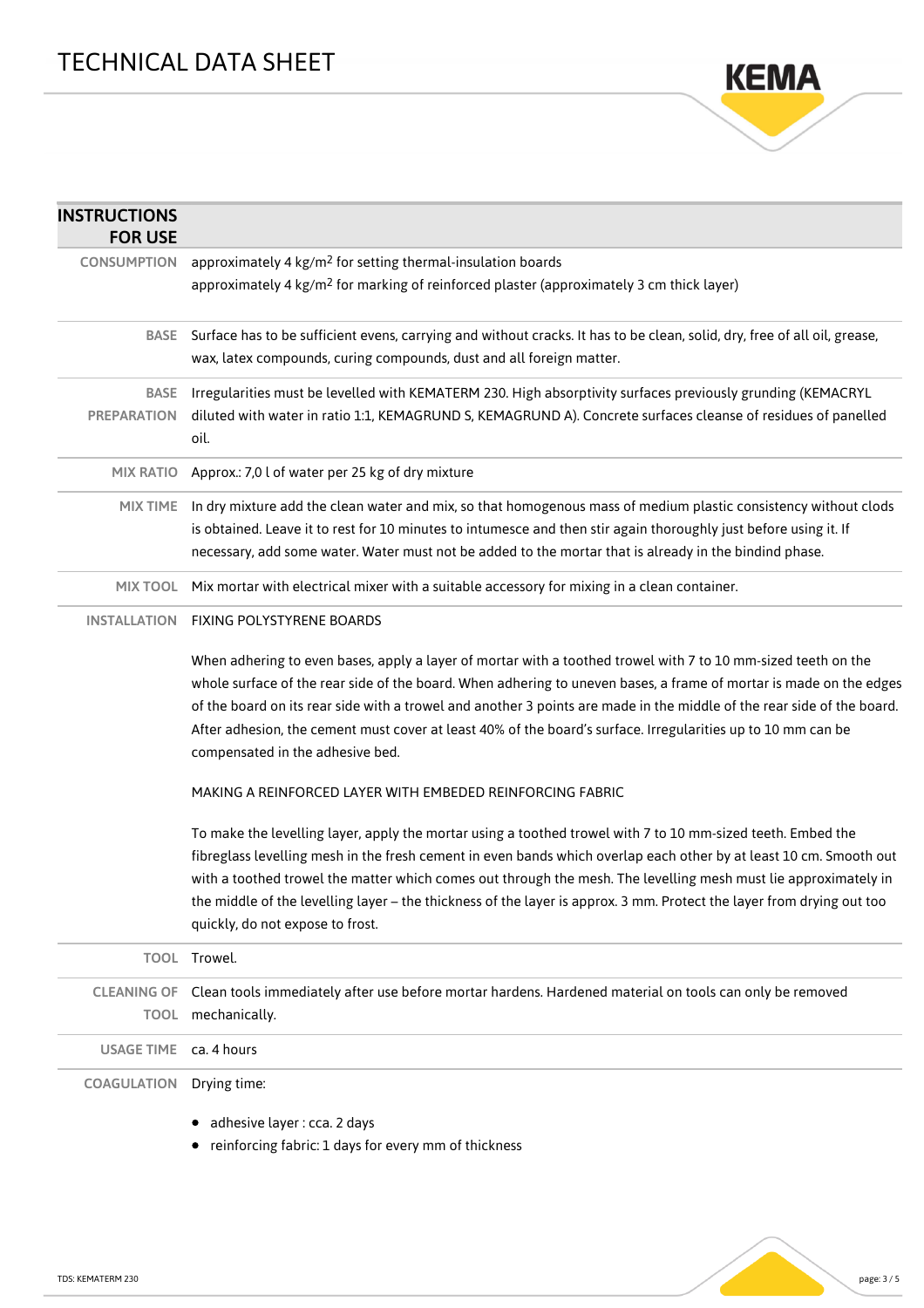

| <b>LIMITATIONS</b>                |                                                                                                                                                                                                                                                                                                                                                                                                                                                                                                                                    |
|-----------------------------------|------------------------------------------------------------------------------------------------------------------------------------------------------------------------------------------------------------------------------------------------------------------------------------------------------------------------------------------------------------------------------------------------------------------------------------------------------------------------------------------------------------------------------------|
| <b>BASE</b><br><b>TEMPERATURE</b> | $+5^{\circ}$ C min./ $+30^{\circ}$ C max.                                                                                                                                                                                                                                                                                                                                                                                                                                                                                          |
| <b>AIR</b><br><b>TEMPERATURE</b>  | $+5^{\circ}$ C min./ $+30^{\circ}$ C max.                                                                                                                                                                                                                                                                                                                                                                                                                                                                                          |
| <b>TEMPERATURE</b>                | MATERIAL $+5^{\circ}$ C min./ $+30^{\circ}$ C max.                                                                                                                                                                                                                                                                                                                                                                                                                                                                                 |
|                                   | WARNINGS ● Times specified in the technical sheet were measured at the temperature of 23°C and relative air humidity of<br>50%. Higher temperatures reduce, while lower temperatures prolong those times.<br>Used only recommended amount of water and mix from undamaged packaging. Not to croos the recommended<br>thickness of layer.<br>• Protect freshly installed material from freezing, rain and other bad weather conditions. The material should not<br>be used at (surface, air, material) temperatures lower than 5°C. |
|                                   | Recommendation: Remains of unhardened/unset material had to be removed in accordance with the legislation.<br>Data source: All technical data in this technical sheet were given on the basis of laboratory research. Actually<br>measured data may deviate depending on circumstances during the use on which we cannot influence.                                                                                                                                                                                                |
|                                   | Local restrictions: We emphasise that due to specific local regulations reaction of the installed product may be<br>different from country to country. Therefore for the exact description of the use demand the technical sheet for that<br>country.                                                                                                                                                                                                                                                                              |

#### PROOFS

NORMS/STANDARDS In accordance with Technical approval No. 060-031280

### SAFETY DATA

Irritating, contains cement. May cause sensitization by skin contact. Irritating to eyes, respiratory system and skin. Keep out of the reach of children. Do not breathe dust. Avoid contact with skin and eyes. In case of contact with eyes, rinse immediately with plenty of water and seek medical advice. After contact with skin, wash immediately with plenty of water. Wear suitable gloves.

More data on storage, handling and use of mix are available in the safety sheet, which contains safety, toxicological and ecological data, and also pay attention to the warnings on the original packaging.